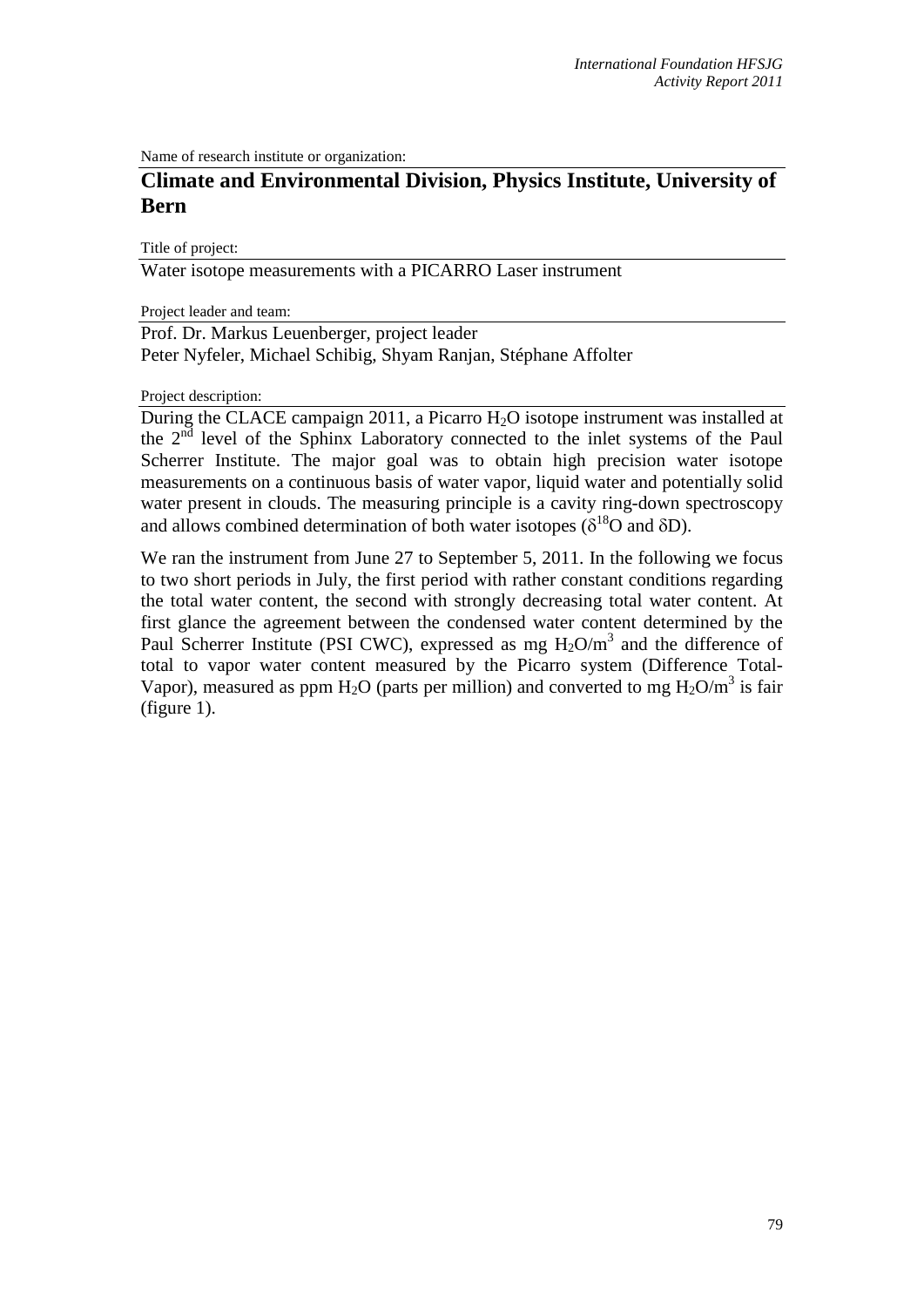

*Figure 1a. Condensed water content (top panel) measured by PSI and calculated based on the difference between total and vapor water content (bottom panel).* 



*Figure 1b. Water isotopes for the same period. Deuterium (*δ*D) values for total and vapor water content (top panel) and oxygen isotopes (*δ *18O, bottom panel).* 

Regarding the isotopes, measurements show isotopically enriched values for the total water and conditions of higher condensed water content (towards the end of the first period). This is expected since the heavier isotopes prefer the condensed phase.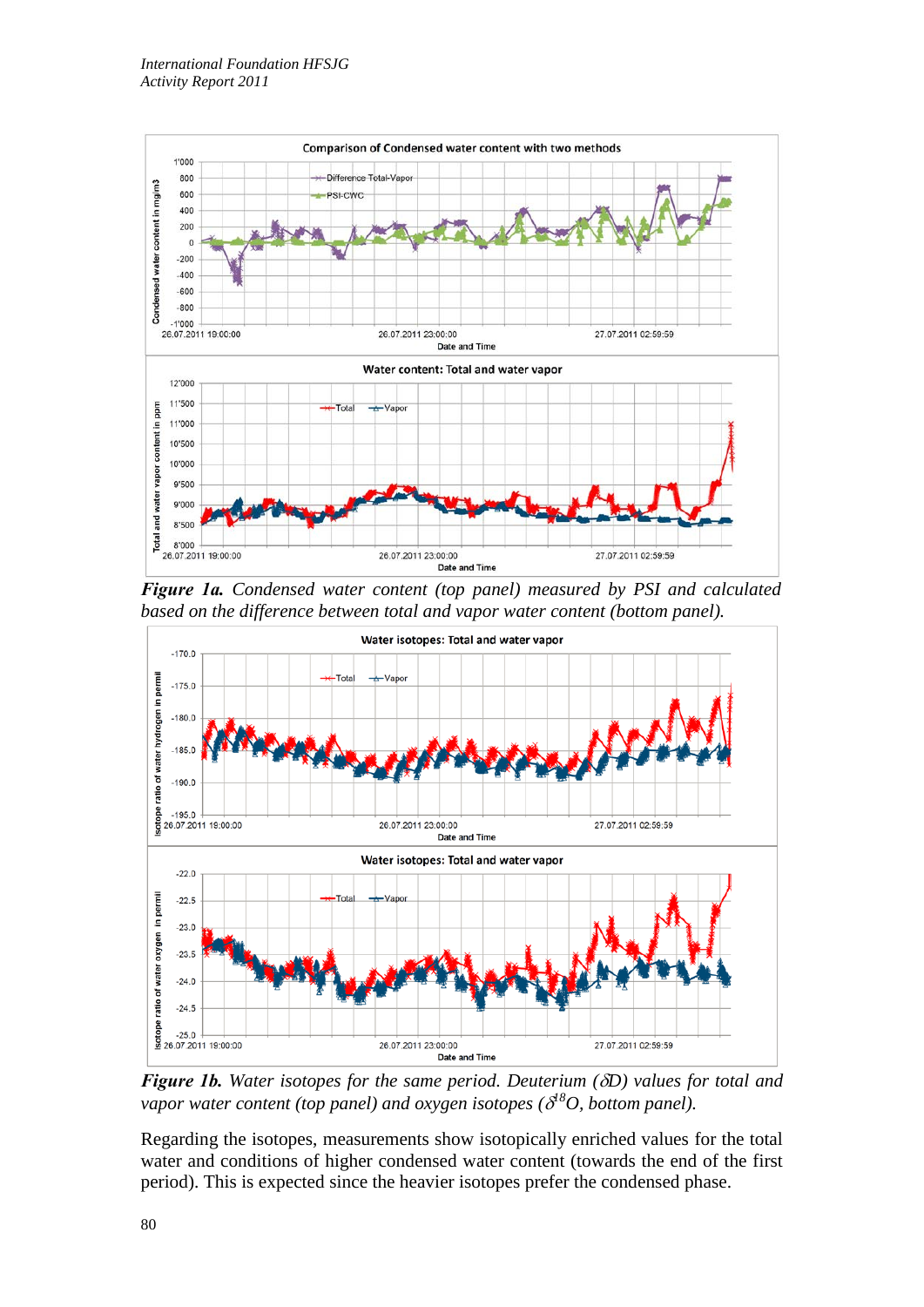

*Figure 2a. Condensed water content (top panel) measured by PSI and calculated based on the difference between total and vapor water content (bottom panel).* 

The second period shows an obvious problem of this comparison. By definition the total water content is larger than the water vapor content only. However, the difference as measured by the Picarro system does not show this behavior. Several causes may account for this unexpected result: (i) the Picarro system suffers from a memory effect due to the switching between the two inlet systems, i.e. total and vapor inlet; (ii) the switching procedure did not work properly or the cycle composer program ran faulty; (iii) the two inlets do not allow immediate quantitative  $H_2O$ transfer; (vi) the two inlet systems exhibit different total water contents due to construction differences. At present all of these causes are being discussed with representatives of the Paul Scherrer Institute.

Regarding the isotopes, there is an excellent agreement between total and water vapor isotopes for periods when total and water vapor content are equivalent, i.e. no condensed water present. However, significant differences in both isotopes ( $\delta^{18}O$  and δD) occur when the two inlets show different water loadings, i.e. condensation and or evaporation present. In depth analyses will show, whether it is possible to learn more about the fractionations associated with nucleation processes (water droplets, ice crystals).